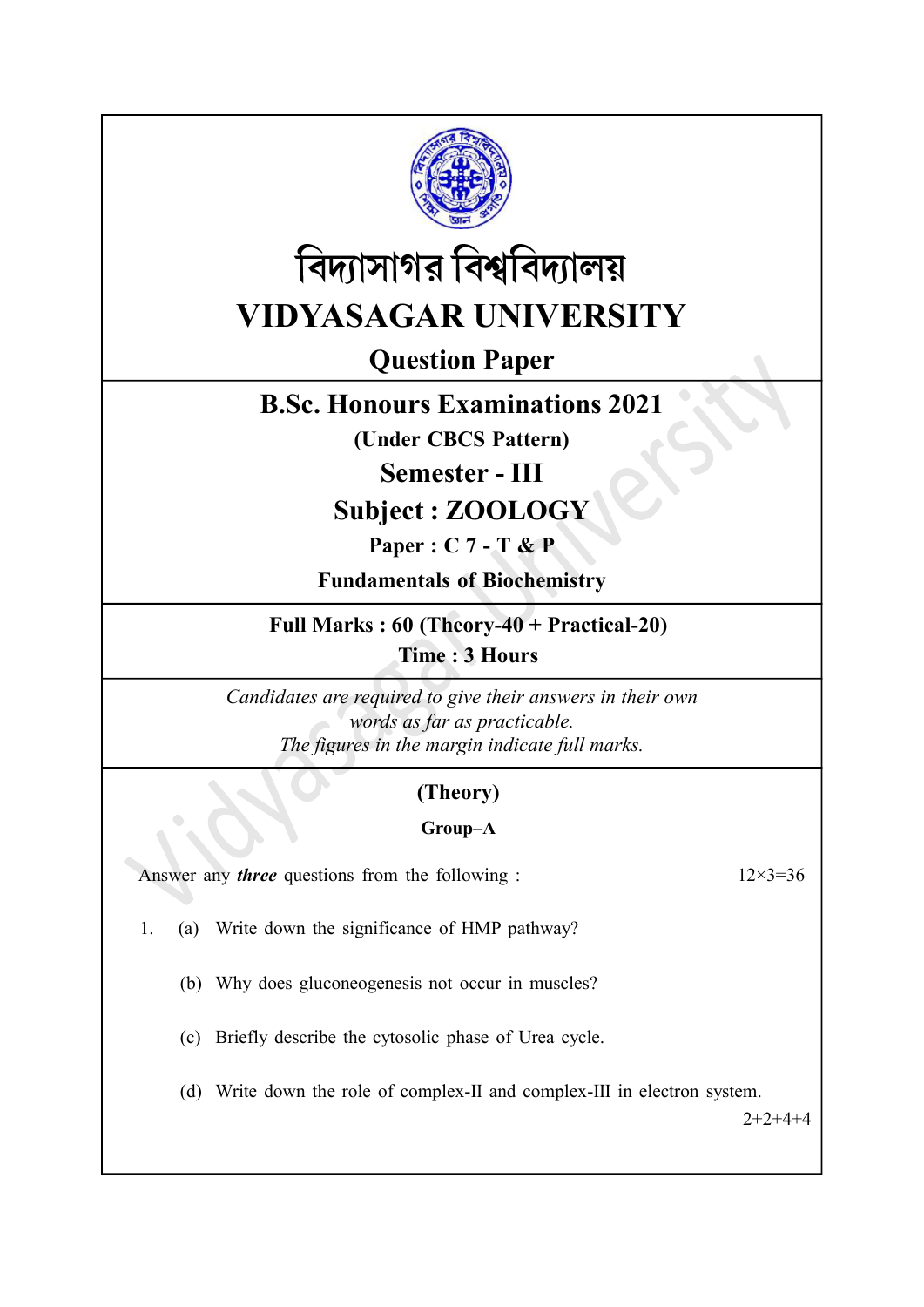| 2.      | (a)                                        | Discuss about $\beta$ -Oxidation of unsaturated fatty acids.                                                                                              |
|---------|--------------------------------------------|-----------------------------------------------------------------------------------------------------------------------------------------------------------|
|         |                                            | (b) Write the importance of essential and non-essential amino acid.                                                                                       |
|         | (c)                                        | Distinguish between nucleoside and nucleotide.<br>$6+3+3$                                                                                                 |
| 3.      | (a)                                        | What is A-DNA, B-DNA and Z-DNA?                                                                                                                           |
|         |                                            | (b) Discuss about urea cycle.                                                                                                                             |
|         | (c)                                        | What is Zwitterion?                                                                                                                                       |
|         | (d)                                        | Write the function of m-RNA and t-RNA.<br>$3+4+2+3$                                                                                                       |
| 4.      | (a)                                        | Write the structure and significance of saturated fatty acid and unsaturated<br>fatty acid.                                                               |
|         | (b)                                        | Describe the four components of electron transport chain.<br>$4 + 8$                                                                                      |
| 5.      | (a)                                        | Write the Michaelis-Menten equation for a single substrate reaction. Describe<br>competitive and non-competitive inhibition using Line weaver-Burke plot. |
|         |                                            | (b) Name different bonds involved in the formation of higher order structure of<br>protein. Describe any two of them.                                     |
|         | (c)                                        | What is Isoenzyme?<br>$6+4+2$                                                                                                                             |
| 6.      | (a)                                        | Discuss about competitive and non-competitive inhibition with respect to Line-<br>Weaver burk plot.                                                       |
|         |                                            | (b) Write a short note on : Allosteric enezyme.                                                                                                           |
|         | (c)                                        | What is EC number of an enzyme—briefly discuss it.<br>$6+3+3$                                                                                             |
|         |                                            |                                                                                                                                                           |
| Group-B |                                            |                                                                                                                                                           |
|         |                                            | Answer any <i>two</i> questions from the following :<br>$2 \times 2 = 4$                                                                                  |
| 1.      | Write the effect of Km on enzyme affinity? |                                                                                                                                                           |
| 2.      | What is stereoisomer?                      |                                                                                                                                                           |
| 3.      |                                            | Write short note on : cellulose.                                                                                                                          |
| 4.      |                                            | Write the cyanide effect on electron transport chain.                                                                                                     |